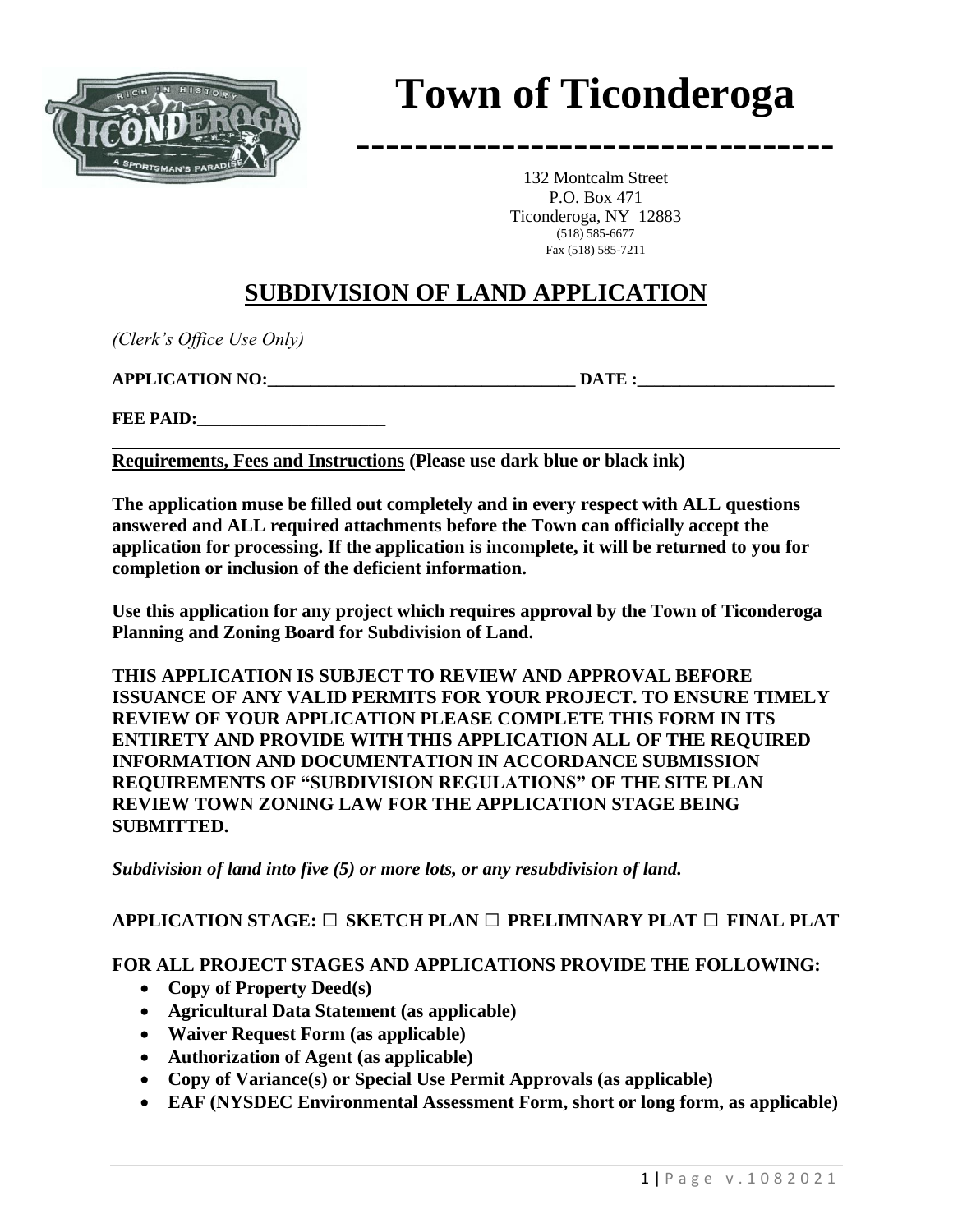#### **FOR SKETCH PLAN REVIEW PROVIDE THE FOLLOWING MINIMUM INFORMATION;**

- **Boundary survey, tax map, or similarly accurate base map showing the entire tract of land**
- **The location of that portion which is to be subdivided in relation to the entire tract and the distance to the nearest existing street intersection**
- **All existing structures, wooded areas, streams and other significant physical features, within the portion to be subdivided and within 200 feet thereof. If topographic conditions are significant, contours shall also be indicated at intervals of not more than 10 feet**
- **The Tax Map sheet, block, and lot numbers**
- **All utilities available and all streets which are either proposed, mapped, or built**
- **The proposed pattern of lots (including lot width and depth) street layout, recreation areas, systems of drainage, sewerage and water supply within the subdivided area.**
- **All existing restrictions on the use of land, including easements, covenants, and zoning lines**
- **A copy of such covenants or deed restrictions as are intended to cover all or part of the tract**
- **An actual field survey of the boundary lines of the tract, giving complete descriptive data by bearings and distances, made and certified by a licensed land surveyor. The corners of the tract shall also be located on the ground and marked by monuments as approved by the Planning Board**
- **The proposed subdivision name and the name of the town and county in which it is located**
- **The date, north point, map scale, and name and address of record owner and subdivider**

#### **THE FOLLOWING SUBMISSIONS ARE REQUIRED:**

### **ONE (1) ORIGINAL SIGNED SET OF APPLICATION MATERIALS AND SUPPORTING DOCUMENTATION.**

#### **SEVEN (7) COPIES OF THE APPLICATION MATERIALS AND ALL SUPPORTING DOCUMENTATION.**

#### **NOTE THAT ALL MAPS AND DRAWINGS MAY BE SUBMITTED ON 11X17 PAPER PROVIDED THAT ONE FULL SIZE SET OF PLANS IS SUBMITTED WITH THE ORIGINAL SET.**

#### **ONE (1) ELECTRONIC COPY VIA PDF EITHER ON A FLASH DRIVE OR EMAILED TO [buildinginspector@townofticonderoga.org](mailto:buildinginspector@townofticonderoga.org) IF YOU CANNOT SUBMIT ELECTRONICALLY CONTACT THE CODE ENFORCEMENT OFFICE BEFORE SUBMITTING YOUR APPLICATION.**

**ALL APPLICATION MATERIALS ARE DUE NO LATER THAN TWELVE NOON ON THE FIRST BUSINESS DAY OF THE MONTH PRIOR TO THE MEETING, I.E., APPLICATION MATERIALS FOR A DECEMBER MEETING ARE DUE NO LATER THAN THE FIRST BUSINESS DAY OF NOVEMBER, ETC.**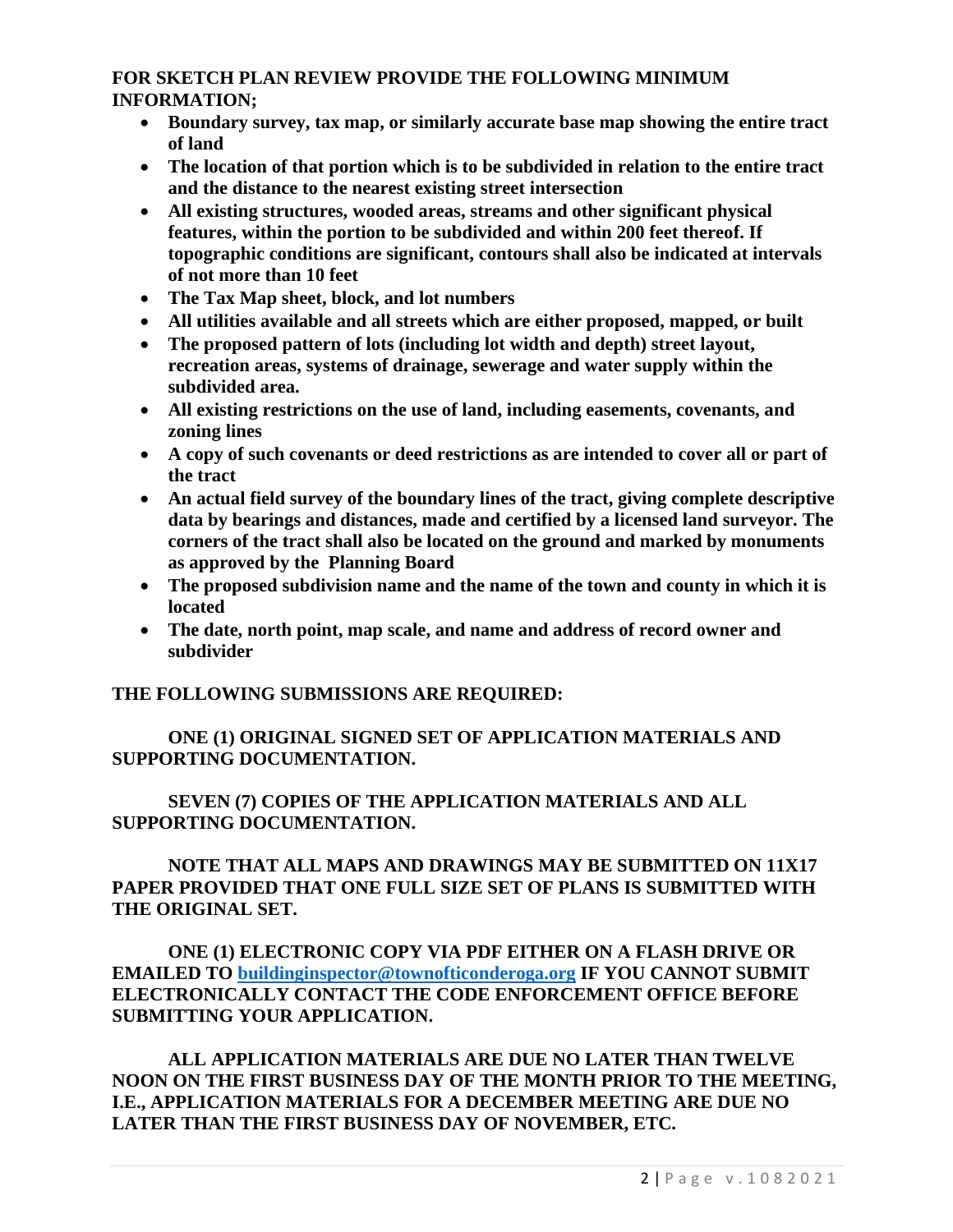**IF YOUR APPLICATION IS TABLED FOR ANY REASON, PLEASE NOTE THAT ALL MATERIALS REQUESTED MUST BE SUBMITTED BY THE 15TH OF THE MONTH AT TWELVE NOON. IF THE 15TH FALLS ON A SATURDAY OR SUNDAY, THE DEADLINE IS THE NEXT FOLLOWING BUSINESS DAY AT TWELVE NOON.**

**THERE ARE NO EXCEPTIONS TO THE FILING DEADLINES.**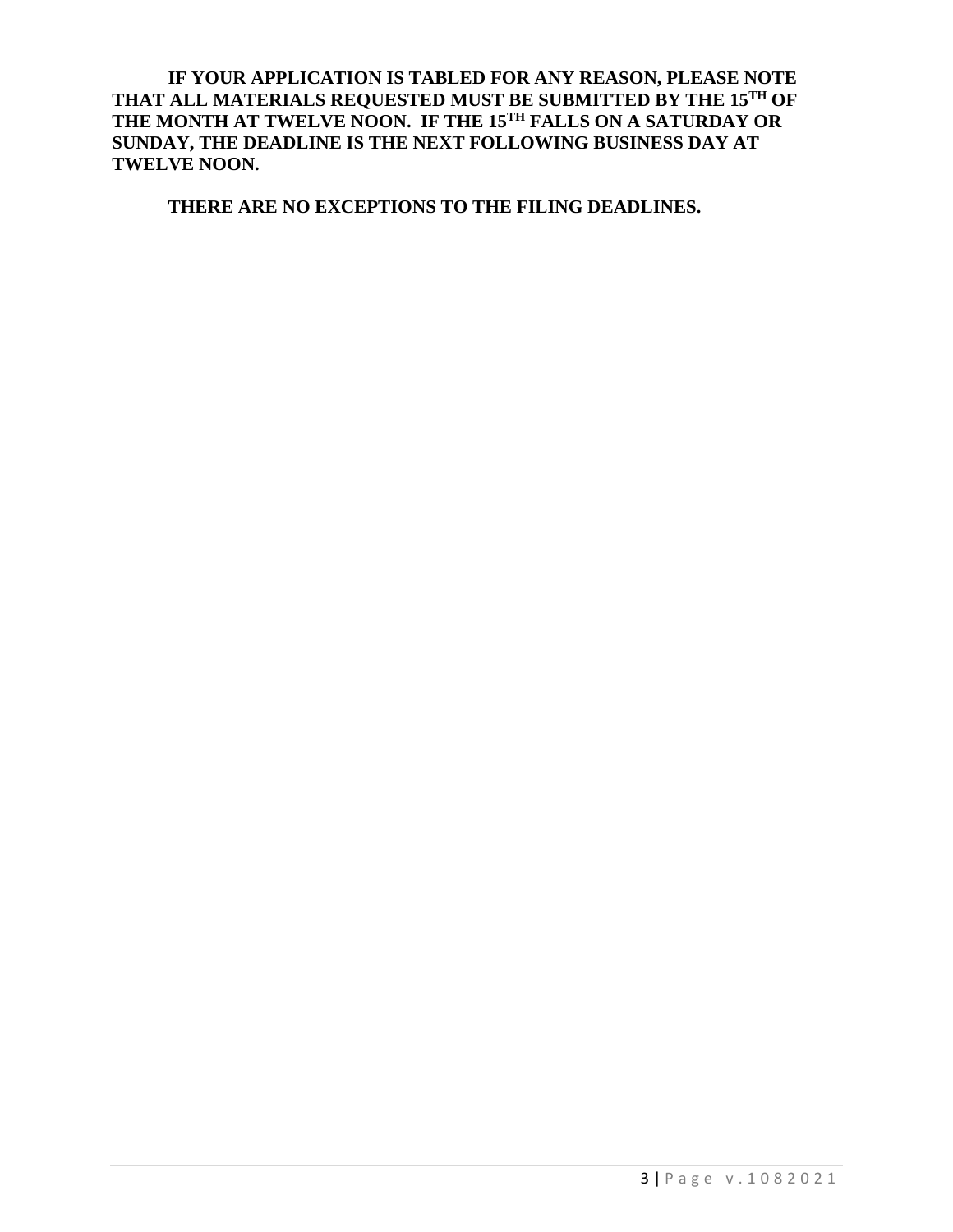## **GENERAL INFORMATION**

| <b>Project Location and Information</b>                        |                                                                                                                                                                                                                                |
|----------------------------------------------------------------|--------------------------------------------------------------------------------------------------------------------------------------------------------------------------------------------------------------------------------|
|                                                                |                                                                                                                                                                                                                                |
|                                                                | Zoning District: New York Contract Contract Contract Contract Contract Contract Contract Contract Contract Contract Contract Contract Contract Contract Contract Contract Contract Contract Contract Contract Contract Contrac |
|                                                                |                                                                                                                                                                                                                                |
|                                                                | Current Use of the Property/Building:<br><u>Current Use of the Property/Building:</u>                                                                                                                                          |
|                                                                |                                                                                                                                                                                                                                |
| <b>Property Owner Identification</b> $\Box$ Owner is Applicant |                                                                                                                                                                                                                                |
|                                                                | Name:                                                                                                                                                                                                                          |
|                                                                |                                                                                                                                                                                                                                |
|                                                                | City, State, Zip:                                                                                                                                                                                                              |
|                                                                |                                                                                                                                                                                                                                |
|                                                                |                                                                                                                                                                                                                                |
|                                                                | Contractor/Builder Identification $\Box$ Contractor is Applicant $\Box$ TBD                                                                                                                                                    |
|                                                                |                                                                                                                                                                                                                                |
|                                                                |                                                                                                                                                                                                                                |
|                                                                |                                                                                                                                                                                                                                |
|                                                                |                                                                                                                                                                                                                                |
| <b>Agent Identification</b>                                    | $\Box$ Agent is Applicant                                                                                                                                                                                                      |
|                                                                |                                                                                                                                                                                                                                |
|                                                                |                                                                                                                                                                                                                                |
|                                                                |                                                                                                                                                                                                                                |
|                                                                |                                                                                                                                                                                                                                |
|                                                                |                                                                                                                                                                                                                                |
| Description of proposed project:                               |                                                                                                                                                                                                                                |
|                                                                |                                                                                                                                                                                                                                |
|                                                                |                                                                                                                                                                                                                                |
|                                                                |                                                                                                                                                                                                                                |
|                                                                |                                                                                                                                                                                                                                |
|                                                                |                                                                                                                                                                                                                                |
|                                                                |                                                                                                                                                                                                                                |
|                                                                |                                                                                                                                                                                                                                |
|                                                                |                                                                                                                                                                                                                                |
|                                                                |                                                                                                                                                                                                                                |
|                                                                | Is the property within a municipal sewer district and/or does the project propose a public                                                                                                                                     |
| sewer connection for wastewater disposal? $\Box$ Yes $\Box$ No |                                                                                                                                                                                                                                |
|                                                                | Is the property within a municipal water district and/or does the project propose a public                                                                                                                                     |
| water connection for potable water? $\Box$ Yes $\Box$ No       |                                                                                                                                                                                                                                |
|                                                                |                                                                                                                                                                                                                                |
| Lot, Yard and Height Regulations (Bulk Requirements)           |                                                                                                                                                                                                                                |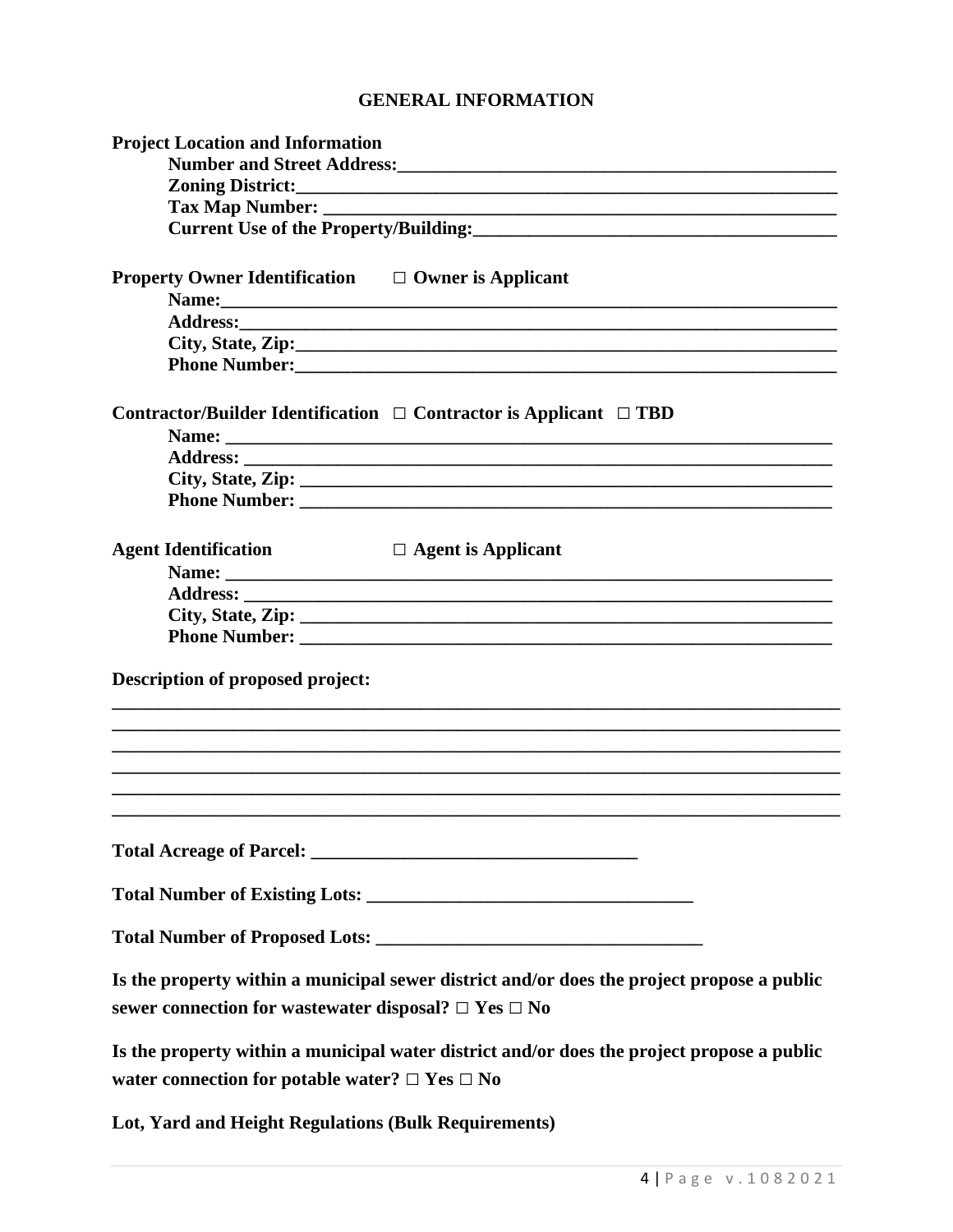| <b>Item</b>            | <b>Required</b> | <b>Existing</b> | <b>Proposed</b> |
|------------------------|-----------------|-----------------|-----------------|
| Lot Size (acres)       |                 |                 |                 |
| Lot Width (ft)         |                 |                 |                 |
| Lot Depth (ft)         |                 |                 |                 |
| Front Yard (ft)        |                 |                 |                 |
| Side Yard - One (ft)   |                 |                 |                 |
| Side Yard - Both (ft)  |                 |                 |                 |
| Rear Yard (ft)         |                 |                 |                 |
| Max. Building Coverage |                 |                 |                 |
| Max. Building Height   |                 |                 |                 |
| No. of Parking Spaces  |                 |                 |                 |
| No. Loading Berths     |                 |                 |                 |

**Are there any zoning violations or existing non-conforming conditions on the property? □ Yes □ No If yes, please explain: \_\_\_\_\_\_\_\_\_\_\_\_\_\_\_\_\_\_\_\_\_\_\_\_\_\_\_\_\_\_\_\_\_\_\_\_\_\_\_\_\_\_\_\_\_\_\_\_\_\_\_\_\_\_\_\_\_\_\_\_\_\_\_\_\_\_\_\_\_\_\_\_\_\_\_\_\_\_**

**Is the lot or parcel for the project within 500 feet of a County or State Highway, Right-of-Way or Park, or Municipal Boundary? □ Yes □ No If yes, please explain:**

**\_\_\_\_\_\_\_\_\_\_\_\_\_\_\_\_\_\_\_\_\_\_\_\_\_\_\_\_\_\_\_\_\_\_\_\_\_\_\_\_\_\_\_\_\_\_\_\_\_\_\_\_\_\_\_\_\_\_\_\_\_\_\_\_\_\_\_\_\_\_\_\_\_\_\_\_\_\_ \_\_\_\_\_\_\_\_\_\_\_\_\_\_\_\_\_\_\_\_\_\_\_\_\_\_\_\_\_\_\_\_\_\_\_\_\_\_\_\_\_\_\_\_\_\_\_\_\_\_\_\_\_\_\_\_\_\_\_\_\_\_\_\_\_\_\_\_\_\_\_\_\_\_\_\_\_\_ \_\_\_\_\_\_\_\_\_\_\_\_\_\_\_\_\_\_\_\_\_\_\_\_\_\_\_\_\_\_\_\_\_\_\_\_\_\_\_\_\_\_\_\_\_\_\_\_\_\_\_\_\_\_\_\_\_\_\_\_\_\_\_\_\_\_\_\_\_\_\_\_\_\_\_\_\_\_**

**\_\_\_\_\_\_\_\_\_\_\_\_\_\_\_\_\_\_\_\_\_\_\_\_\_\_\_\_\_\_\_\_\_\_\_\_\_\_\_\_\_\_\_\_\_\_\_\_\_\_\_\_\_\_\_\_\_\_\_\_\_\_\_\_\_\_\_\_\_\_\_\_\_\_\_\_\_\_ \_\_\_\_\_\_\_\_\_\_\_\_\_\_\_\_\_\_\_\_\_\_\_\_\_\_\_\_\_\_\_\_\_\_\_\_\_\_\_\_\_\_\_\_\_\_\_\_\_\_\_\_\_\_\_\_\_\_\_\_\_\_\_\_\_\_\_\_\_\_\_\_\_\_\_\_\_\_**

**Is the lot or parcel for the project within a designated flood plain? □ Yes □ No** 

**Is the lot or parcel for the project within the TOT Grassland Boundary? □ Yes □ No** 

**Is the lot or parcel for the project within an area known to contain threatened and/or endangered species to include plants or animals? □ Yes □ No**

**Does the lot or parcel for the project consist of or contain designated wetlands? □ Yes □ No**

**Is the lot or parcel for the project within close proximity to any designated or important historic properties or cultural resources? □ Yes □ No**

**Describe the current condition of the parcel [buildings, brush, woods, vacant, use, etc.]:**

**\_\_\_\_\_\_\_\_\_\_\_\_\_\_\_\_\_\_\_\_\_\_\_\_\_\_\_\_\_\_\_\_\_\_\_\_\_\_\_\_\_\_\_\_\_\_\_\_\_\_\_\_\_\_\_\_\_\_\_\_\_\_\_\_\_\_\_\_\_\_\_\_\_\_\_\_\_\_ \_\_\_\_\_\_\_\_\_\_\_\_\_\_\_\_\_\_\_\_\_\_\_\_\_\_\_\_\_\_\_\_\_\_\_\_\_\_\_\_\_\_\_\_\_\_\_\_\_\_\_\_\_\_\_\_\_\_\_\_\_\_\_\_\_\_\_\_\_\_\_\_\_\_\_\_\_\_ \_\_\_\_\_\_\_\_\_\_\_\_\_\_\_\_\_\_\_\_\_\_\_\_\_\_\_\_\_\_\_\_\_\_\_\_\_\_\_\_\_\_\_\_\_\_\_\_\_\_\_\_\_\_\_\_\_\_\_\_\_\_\_\_\_\_\_\_\_\_\_\_\_\_\_\_\_\_ \_\_\_\_\_\_\_\_\_\_\_\_\_\_\_\_\_\_\_\_\_\_\_\_\_\_\_\_\_\_\_\_\_\_\_\_\_\_\_\_\_\_\_\_\_\_\_\_\_\_\_\_\_\_\_\_\_\_\_\_\_\_\_\_\_\_\_\_\_\_\_\_\_\_\_\_\_\_ \_\_\_\_\_\_\_\_\_\_\_\_\_\_\_\_\_\_\_\_\_\_\_\_\_\_\_\_\_\_\_\_\_\_\_\_\_\_\_\_\_\_\_\_\_\_\_\_\_\_\_\_\_\_\_\_\_\_\_\_\_\_\_\_\_\_\_\_\_\_\_\_\_\_\_\_\_\_ \_\_\_\_\_\_\_\_\_\_\_\_\_\_\_\_\_\_\_\_\_\_\_\_\_\_\_\_\_\_\_\_\_\_\_\_\_\_\_\_\_\_\_\_\_\_\_\_\_\_\_\_\_\_\_\_\_\_\_\_\_\_\_\_\_\_\_\_\_\_\_\_\_\_\_\_\_\_**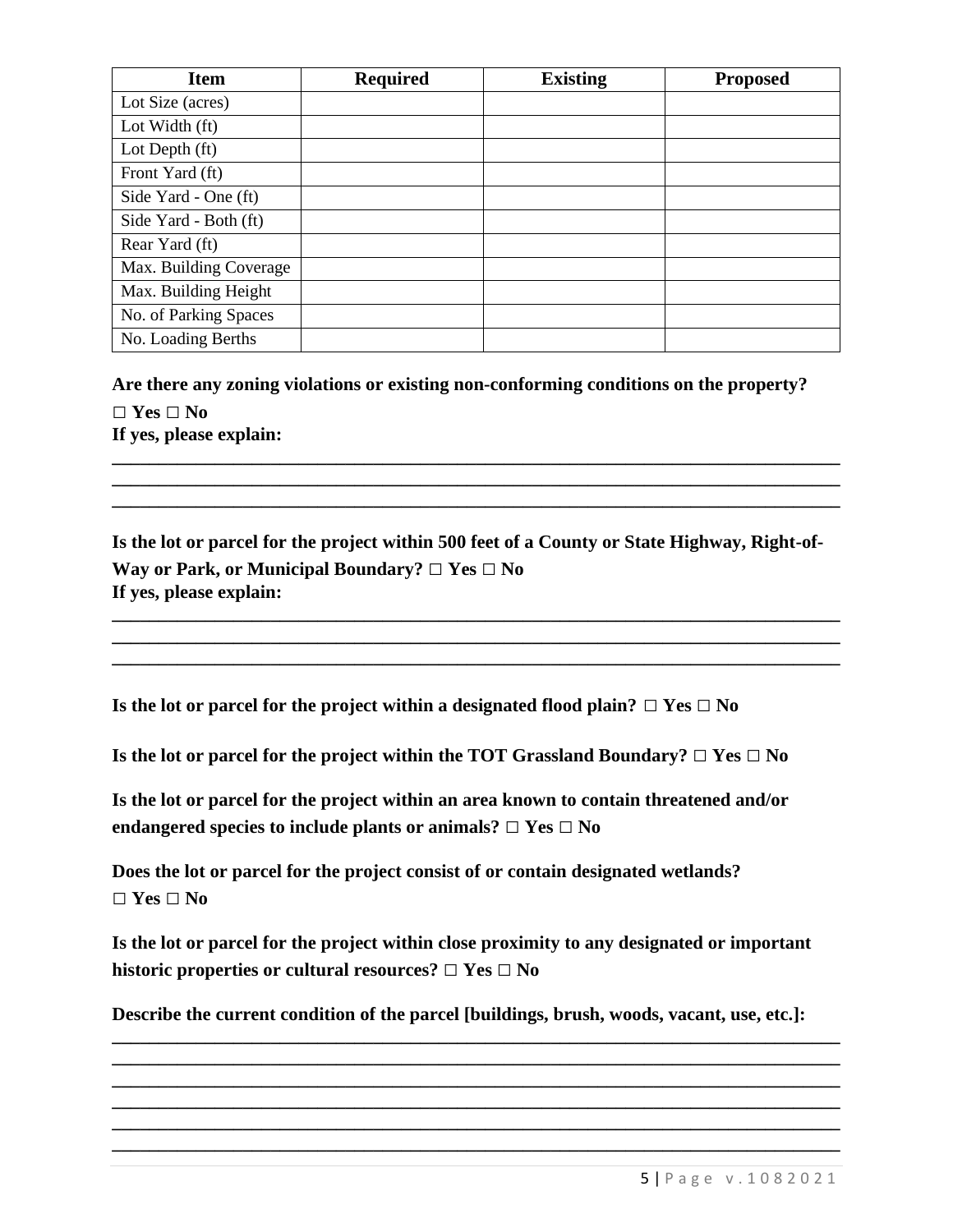**Describe the character of the surrounding lands (residential, farmland, industrial, woods, commercial, recreation, conservation, etc):**

**\_\_\_\_\_\_\_\_\_\_\_\_\_\_\_\_\_\_\_\_\_\_\_\_\_\_\_\_\_\_\_\_\_\_\_\_\_\_\_\_\_\_\_\_\_\_\_\_\_\_\_\_\_\_\_\_\_\_\_\_\_\_\_\_\_\_\_\_\_\_\_\_\_\_\_\_\_\_**

**\_\_\_\_\_\_\_\_\_\_\_\_\_\_\_\_\_\_\_\_\_\_\_\_\_\_\_\_\_\_\_\_\_\_\_\_\_\_\_\_\_\_\_\_\_\_\_\_\_\_\_\_\_\_\_\_\_\_\_\_\_\_\_\_\_\_\_\_\_\_\_\_\_\_\_\_\_\_ \_\_\_\_\_\_\_\_\_\_\_\_\_\_\_\_\_\_\_\_\_\_\_\_\_\_\_\_\_\_\_\_\_\_\_\_\_\_\_\_\_\_\_\_\_\_\_\_\_\_\_\_\_\_\_\_\_\_\_\_\_\_\_\_\_\_\_\_\_\_\_\_\_\_\_\_\_\_**

|                         | greater than one acre of land during construction? $\Box$ Yes $\Box$ No<br>(If yes, please prepare and submit a SWPPP with this application) | Will the summation of all eventual land disturbance as a result of the subdivision disturb |  |
|-------------------------|----------------------------------------------------------------------------------------------------------------------------------------------|--------------------------------------------------------------------------------------------|--|
|                         | Estimated start date of project: _______________                                                                                             |                                                                                            |  |
|                         | Estimated time to completion: ___________________ months                                                                                     |                                                                                            |  |
| <b>UTILITIES</b>        |                                                                                                                                              |                                                                                            |  |
| Electrical:             | $\Box$ Underground                                                                                                                           |                                                                                            |  |
| <b>Sewage Disposal:</b> | $\Box$ Onsite Septic                                                                                                                         | $\Box$ Municipal Sewer                                                                     |  |
| <b>Potable Water:</b>   | $\Box$ Private Well                                                                                                                          | $\Box$ Municipal Water                                                                     |  |
| <b>Combustion Fuel:</b> |                                                                                                                                              | $\Box$ Fuel Oil $\Box$ Propane $\Box$ Natural Gas $\Box$ Other:                            |  |

**Please specify what other permits are being applied for as a result of the proposed work:**

| $\Box$ Accessory Structure        | $\Box$ Swimming Pool   |
|-----------------------------------|------------------------|
| $\Box$ Onsite Wastewater Disposal | $\Box$ Sign Permit     |
| $\Box$ Demolition                 | $\Box$ Building Permit |
| $\Box$ Driveway                   | $\Box$ Other:          |

**Please specify what approvals or permits have been/will be obtained as a result of the project:** 

| $\Box$ TOT Special Use Permit | $\Box$ NYSDEC SPDES Permit-Stormwater |
|-------------------------------|---------------------------------------|
| $\Box$ TOT Subdivision        | □ NYSDEC SPDES Permit-Wastewater      |
| $\Box$ TOT Area Variance      | $\Box$ NYSDOH Potable Water Well      |
| □ TOT Use Variance            | $\Box$ NYSDOH Wastewater System       |
| $\Box$ TOT Water Permit       | □ TOT Sewer Permit                    |
| $\Box$ Other:                 | $\Box$ NYSDOH Realty Subdivision      |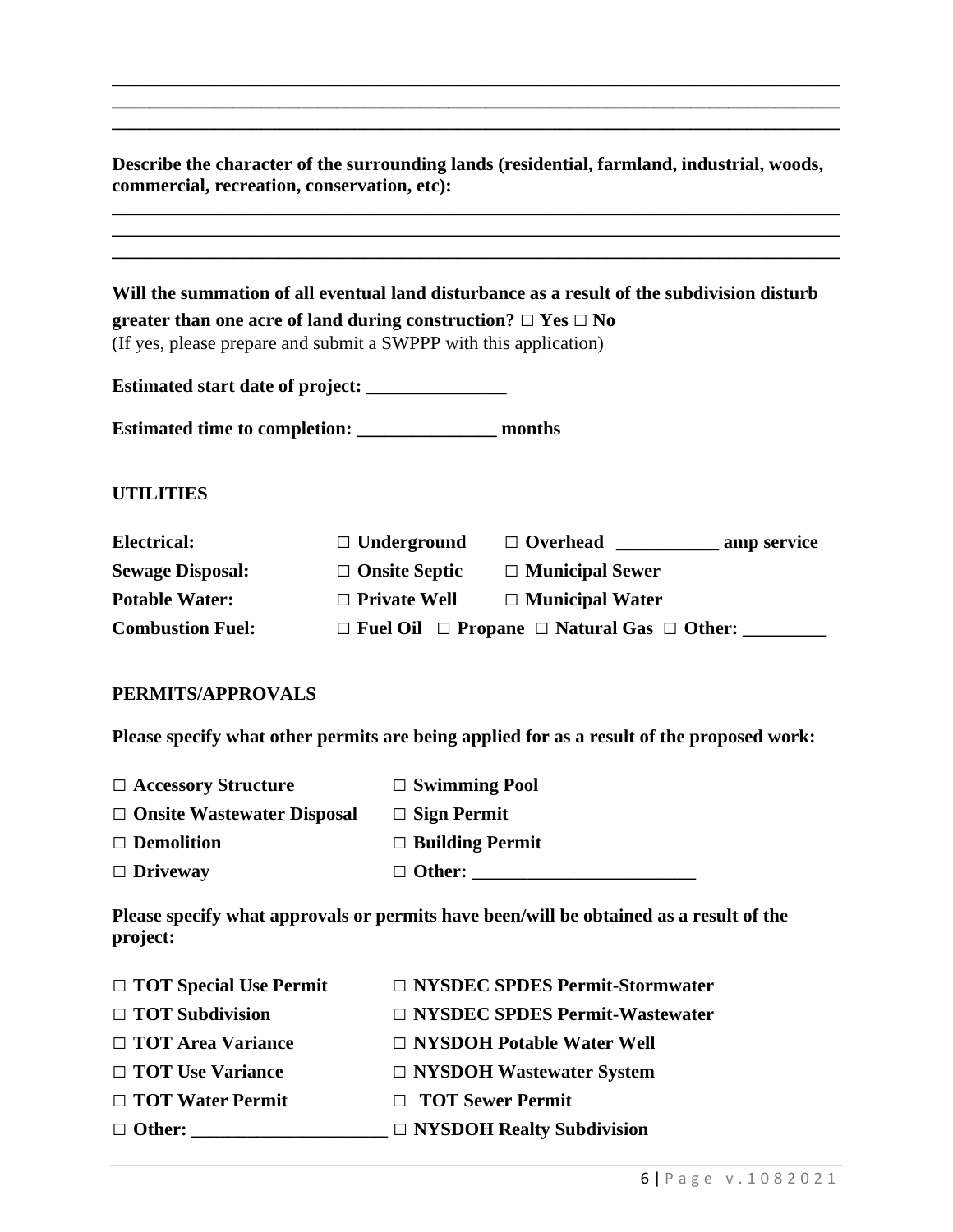| $\Box$ Other: | $\Box$ Other: |  |
|---------------|---------------|--|
|               |               |  |

**Water District Extension Sewer District Extension**

| Other: | <b>NYSDOH Realty Subdivision</b> |
|--------|----------------------------------|
| Other: | Other:                           |
| Other: | Other:                           |

#### **SITE PLAN REQUIREMENTS**

**Will the proposed project include or alter or change site conditions related to the following (check all that apply)?**

| $\Box$ Traffic           | $\Box$ Lighting                                                            |
|--------------------------|----------------------------------------------------------------------------|
| $\Box$ Runoff/Drainage   | <b>Noise</b>                                                               |
| $\Box$ Grading           | $\Box$ Utilities (electric, gas, water, sewage, etc)                       |
| $\Box$ Impervious        | $\Box$ Site Access                                                         |
| $\Box$ Building Coverage | $\Box$ Parking                                                             |
| $\Box$ Signage           | $\Box$ Landscaping                                                         |
| $\Box$ Roads/R.O.W.      | <b>Easements</b>                                                           |
|                          | $\Box$ Screening/Buffers/Fences $\Box$ Pedestrian Accommodations/Sidewalks |

#### **Additional Comments:**

**\_\_\_\_\_\_\_\_\_\_\_\_\_\_\_\_\_\_\_\_\_\_\_\_\_\_\_\_\_\_\_\_\_\_\_\_\_\_\_\_\_\_\_\_\_\_\_\_\_\_\_\_\_\_\_\_\_\_\_\_\_\_\_\_\_\_\_\_\_\_\_\_\_\_\_\_\_\_ Will the development be a clustered development per Code Section 87-58? □ Yes □ No If yes, please describe:**

**\_\_\_\_\_\_\_\_\_\_\_\_\_\_\_\_\_\_\_\_\_\_\_\_\_\_\_\_\_\_\_\_\_\_\_\_\_\_\_\_\_\_\_\_\_\_\_\_\_\_\_\_\_\_\_\_\_\_\_\_\_\_\_\_\_\_\_\_\_\_\_\_\_\_\_\_\_\_ \_\_\_\_\_\_\_\_\_\_\_\_\_\_\_\_\_\_\_\_\_\_\_\_\_\_\_\_\_\_\_\_\_\_\_\_\_\_\_\_\_\_\_\_\_\_\_\_\_\_\_\_\_\_\_\_\_\_\_\_\_\_\_\_\_\_\_\_\_\_\_\_\_\_\_\_\_\_**

**\_\_\_\_\_\_\_\_\_\_\_\_\_\_\_\_\_\_\_\_\_\_\_\_\_\_\_\_\_\_\_\_\_\_\_\_\_\_\_\_\_\_\_\_\_\_\_\_\_\_\_\_\_\_\_\_\_\_\_\_\_\_\_\_\_\_\_\_\_\_\_\_\_\_\_\_\_\_ \_\_\_\_\_\_\_\_\_\_\_\_\_\_\_\_\_\_\_\_\_\_\_\_\_\_\_\_\_\_\_\_\_\_\_\_\_\_\_\_\_\_\_\_\_\_\_\_\_\_\_\_\_\_\_\_\_\_\_\_\_\_\_\_\_\_\_\_\_\_\_\_\_\_\_\_\_\_ \_\_\_\_\_\_\_\_\_\_\_\_\_\_\_\_\_\_\_\_\_\_\_\_\_\_\_\_\_\_\_\_\_\_\_\_\_\_\_\_\_\_\_\_\_\_\_\_\_\_\_\_\_\_\_\_\_\_\_\_\_\_\_\_\_\_\_\_\_\_\_\_\_\_\_\_\_\_ \_\_\_\_\_\_\_\_\_\_\_\_\_\_\_\_\_\_\_\_\_\_\_\_\_\_\_\_\_\_\_\_\_\_\_\_\_\_\_\_\_\_\_\_\_\_\_\_\_\_\_\_\_\_\_\_\_\_\_\_\_\_\_\_\_\_\_\_\_\_\_\_\_\_\_\_\_\_ \_\_\_\_\_\_\_\_\_\_\_\_\_\_\_\_\_\_\_\_\_\_\_\_\_\_\_\_\_\_\_\_\_\_\_\_\_\_\_\_\_\_\_\_\_\_\_\_\_\_\_\_\_\_\_\_\_\_\_\_\_\_\_\_\_\_\_\_\_\_\_\_\_\_\_\_\_\_**

**Does the project include provisions for parks, playgrounds, and/or open space?**

**□ Yes □ No** 

|          | If yes, what is the total acreage of the proposed open space, recreational area, playground, |
|----------|----------------------------------------------------------------------------------------------|
| or park? | acres                                                                                        |

**If no, is the Applicant requesting a fee-in-lieu-of-land? □ Yes □ No**

**Describe the following in detail; proposed easements or other restrictions of the subdivision or on the property or any common lands, HOA rules and regulations, and/or any covenants governing the maintenance of any property or open space:**

**\_\_\_\_\_\_\_\_\_\_\_\_\_\_\_\_\_\_\_\_\_\_\_\_\_\_\_\_\_\_\_\_\_\_\_\_\_\_\_\_\_\_\_\_\_\_\_\_\_\_\_\_\_\_\_\_\_\_\_\_\_\_\_\_\_\_\_\_\_\_\_\_\_\_\_\_\_\_ \_\_\_\_\_\_\_\_\_\_\_\_\_\_\_\_\_\_\_\_\_\_\_\_\_\_\_\_\_\_\_\_\_\_\_\_\_\_\_\_\_\_\_\_\_\_\_\_\_\_\_\_\_\_\_\_\_\_\_\_\_\_\_\_\_\_\_\_\_\_\_\_\_\_\_\_\_\_**

**\_\_\_\_\_\_\_\_\_\_\_\_\_\_\_\_\_\_\_\_\_\_\_\_\_\_\_\_\_\_\_\_\_\_\_\_\_\_\_\_\_\_\_\_\_\_\_\_\_\_\_\_\_\_\_\_\_\_\_\_\_\_\_\_\_\_\_\_\_\_\_\_\_\_\_\_\_\_**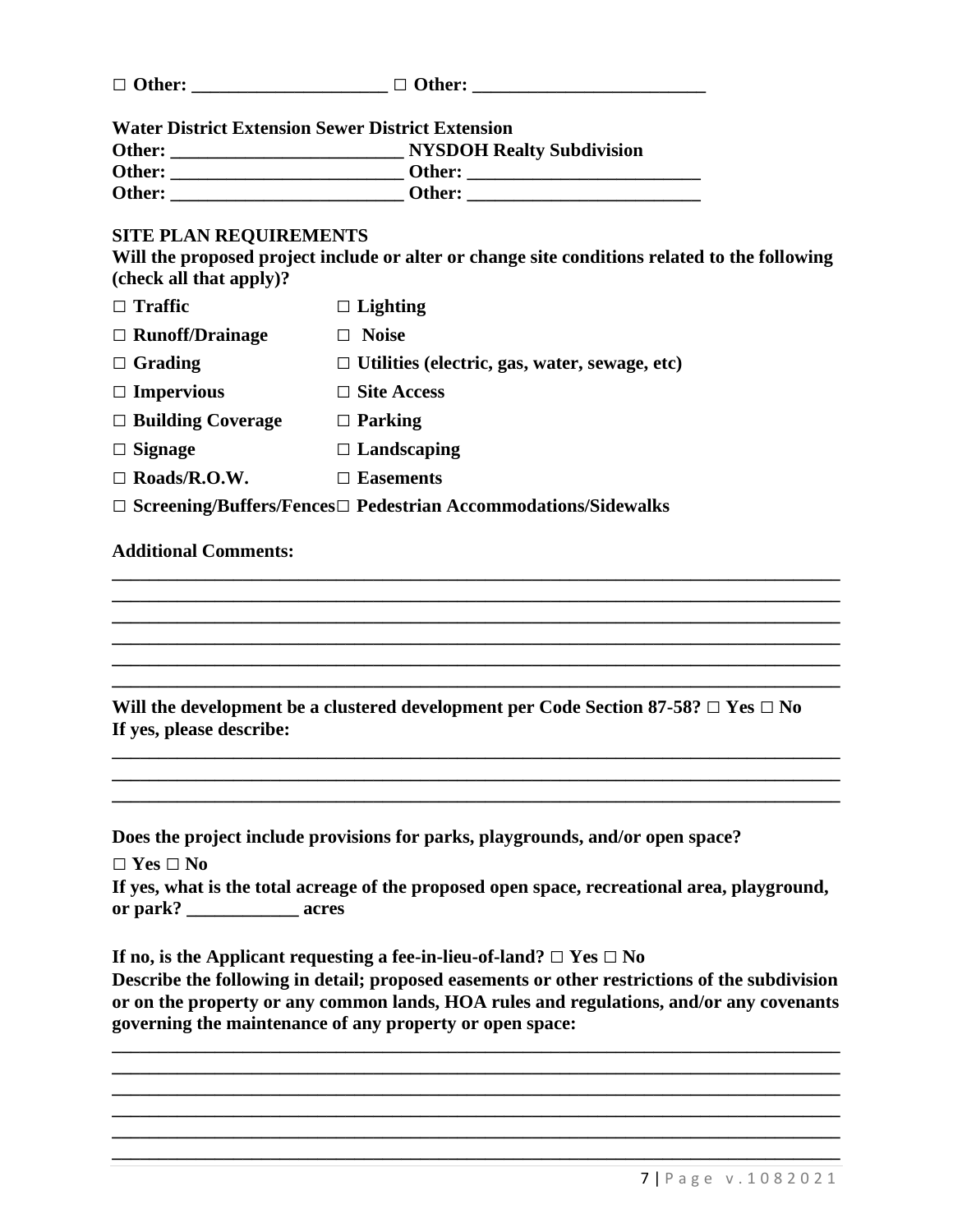Are there any previous Town, Planning, or Zoning Board determinations made regarding this property?  $\Box$  Yes  $\Box$  No If yes, please explain:

Will development occur in phases?  $\Box$  Yes  $\Box$  No If yes, please explain:

Will the subdivision require any new road or highway?  $\Box$  Yes  $\Box$  No If yes, will the road be dedicated to the Town?  $\Box$  Yes  $\Box$  No